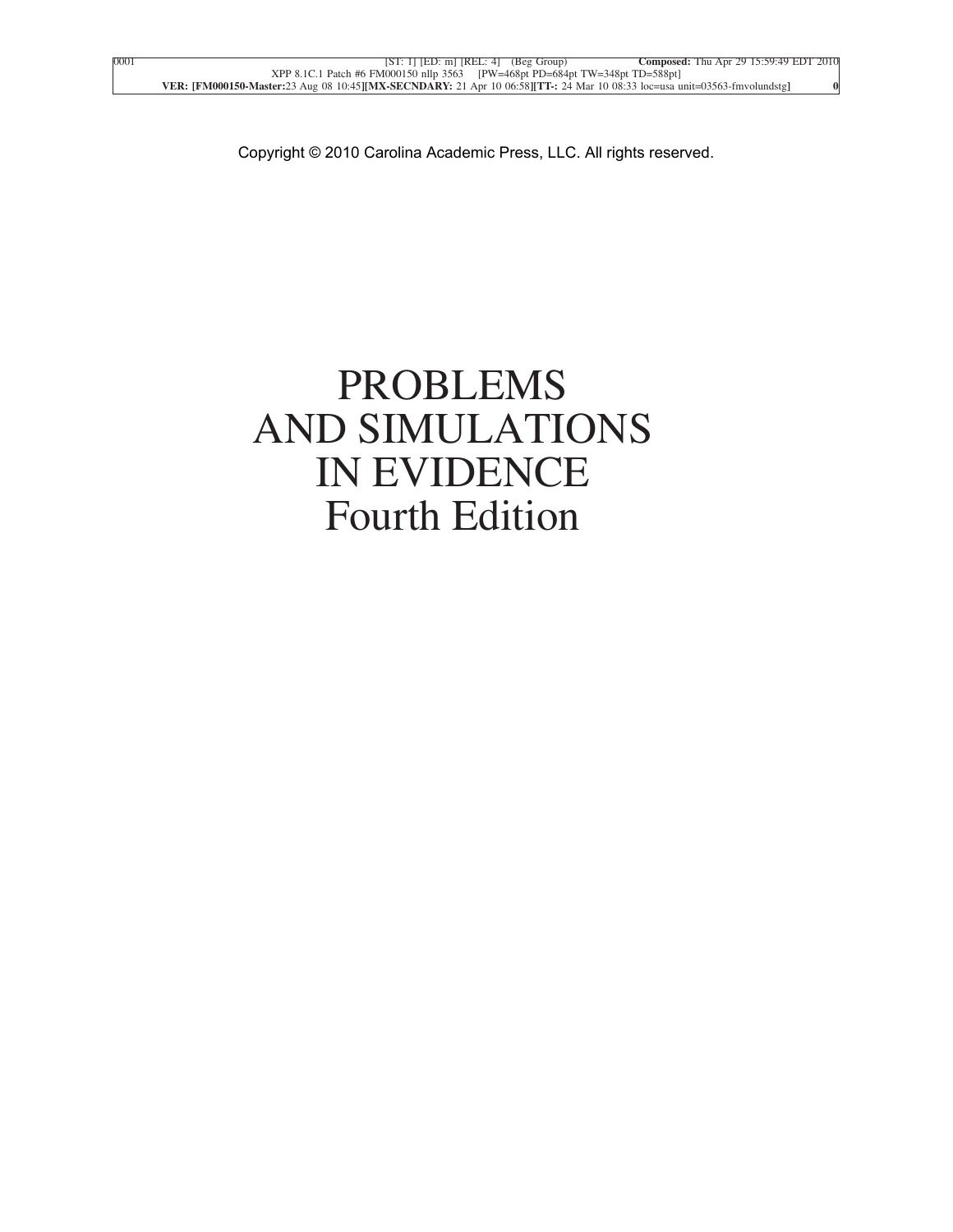### **LexisNexis Law School Publishing Advisory Board**

#### **William D. Araiza** *Professor of Law*

**Brooklyn Law School**

### **Lenni B. Benson**

*Professor of Law & Associate Dean for Professional Development* **New York Law School**

#### **Raj Bhala**

*Rice Distinguished Professor* **University of Kansas, School of Law**

#### **Ruth Colker**

*Distinguished University Professor & Heck-Faust Memorial Chair in Constitutional Law*

**Ohio State University, Moritz College of Law**

**Richard D. Freer** *Robert Howell Hall Professor of Law* **Emory University School of Law**

**David Gamage** *Assistant Professor of Law* **UC Berkeley School of Law**

**Craig Joyce** *Andrews Kurth Professor of Law & Co-Director, Institute for Intellectual Property and Information Law* **University of Houston Law Center**

**Ellen S. Podgor** *Professor of Law & Associate Dean of Faculty Development and Electronic Education* **Stetson University College of Law**

**David I. C. Thomson** *LP Professor & Director, Lawyering Process Program* **University of Denver, Sturm College of Law**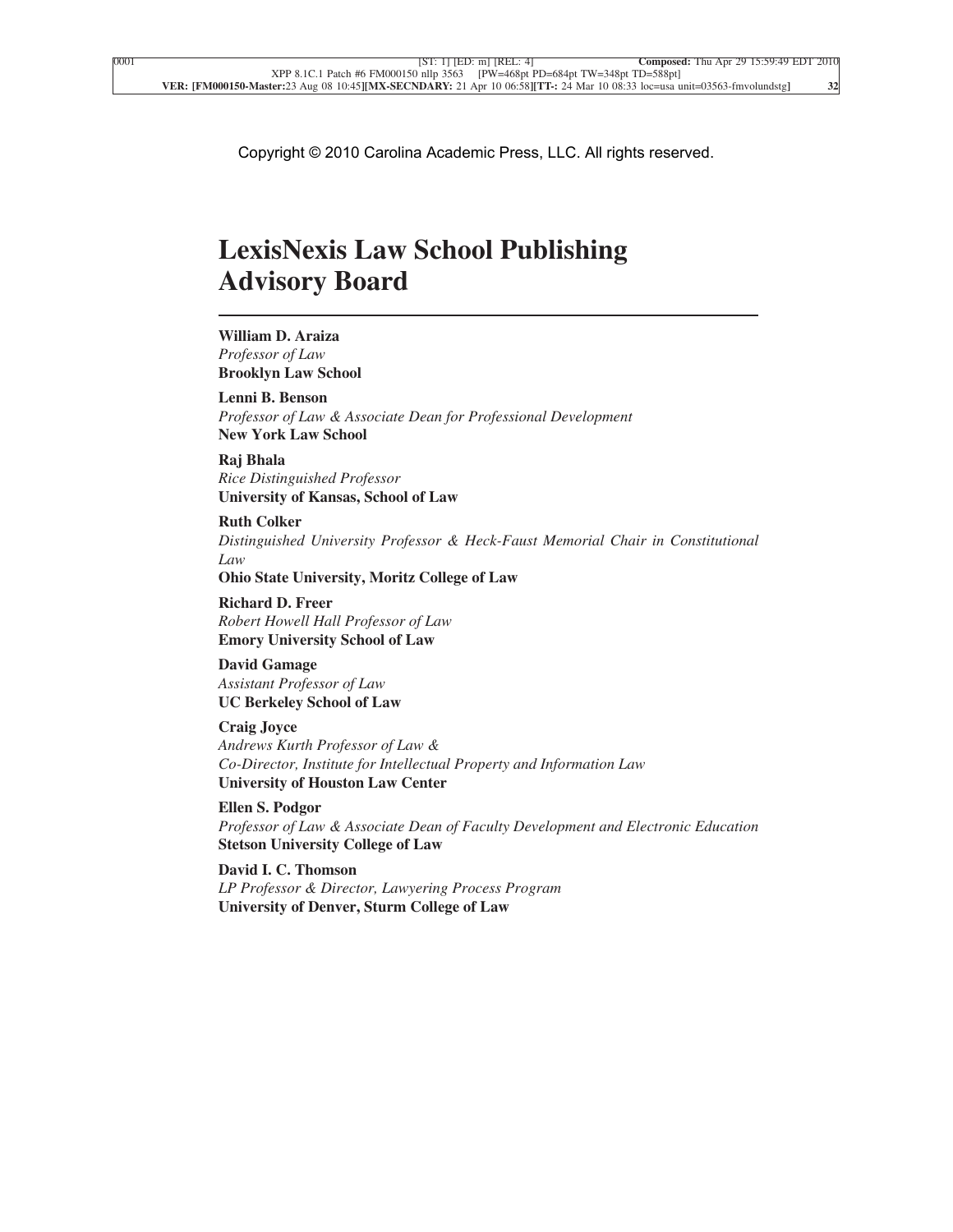# PROBLEMS AND SIMULATIONS IN EVIDENCE

### Fourth Edition

*Thomas F. Guernsey* President and Dean Albany Law School

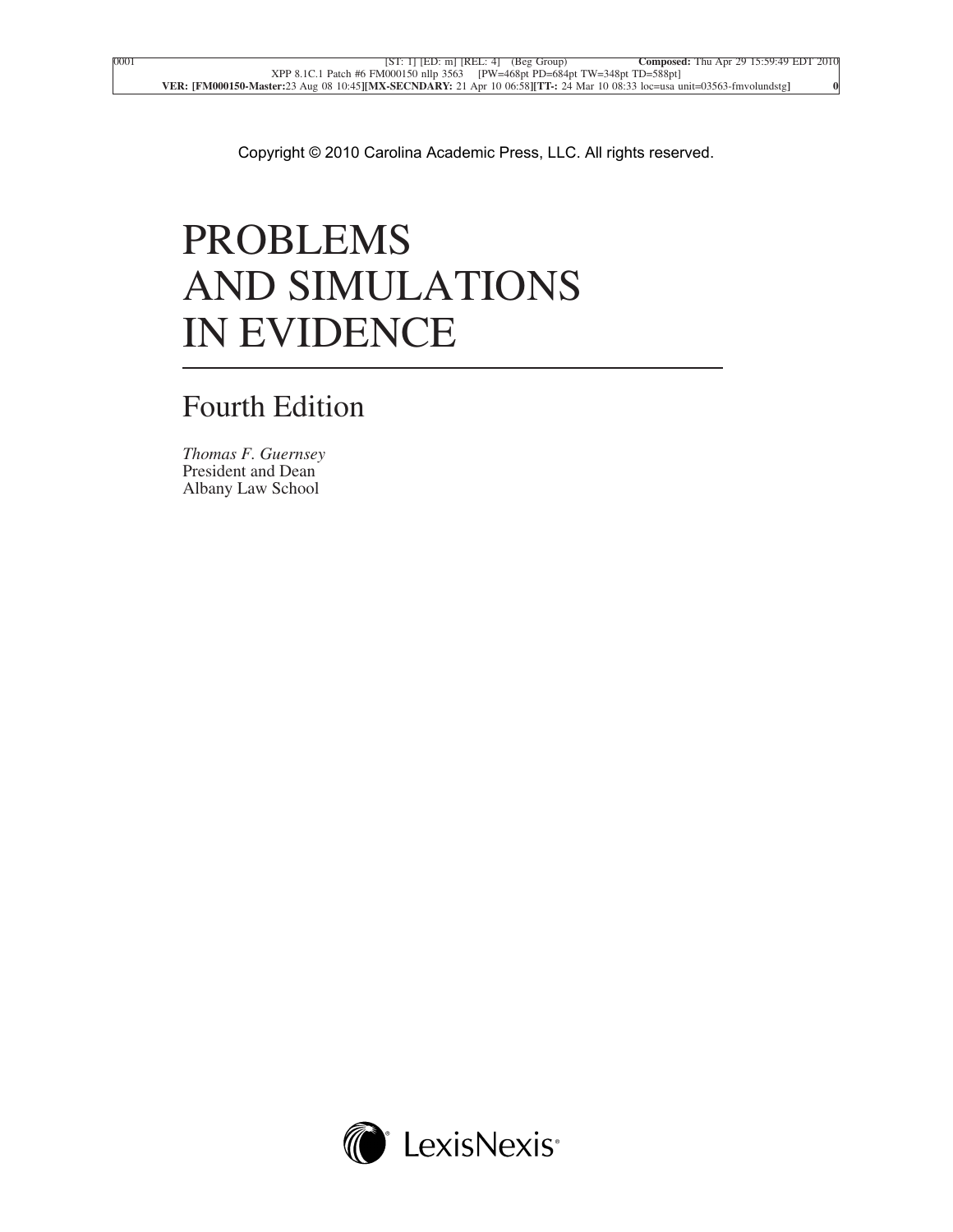ISBN: 9781422478974

| Library of Congress Cataloging-in-Publication Data                    |            |
|-----------------------------------------------------------------------|------------|
| Guernsey, Thomas F.                                                   |            |
| Problems and simulations in evidence / Thomas F. Guernsey. -- 4th ed. |            |
| p. cm.                                                                |            |
| Includes index.                                                       |            |
| ISBN 978-1-4224-7897-4 (softbound)                                    |            |
| 1. Evidence (Law)--United States--Problems, exercises, etc. I. Title. |            |
| KF8935.Z9G84 2010                                                     |            |
| 347.73'6--dc22                                                        | 2010017253 |

This publication is designed to provide accurate and authoritative information in regard to the subject matter covered. It is sold with the understanding that the publisher is not engaged in rendering legal, accounting, or other professional services. If legal advice or other expert assistance is required, the services of a competent professional should be sought.

LexisNexis and the Knowledge Burst logo are registered trademarks and Michie is a trademark of Reed Elsevier Properties Inc., used under license. Matthew Bender and the Matthew Bender Flame Design are registered trademarks of Matthew Bender Properties Inc.

Copyright © 2010 Matthew Bender & Company, Inc., a member of the LexisNexis Group. All Rights Reserved.

No copyright is claimed in the text of statutes, regulations, and excerpts from court opinions quoted within this work. Permission to copy material exceeding fair use, 17 U.S.C. § 107, may be licensed for a fee of  $25¢$ per page per copy from the Copyright Clearance Center, 222 Rosewood Drive, Danvers, Mass. 01923, telephone (978) 750-8400.

#### NOTE TO USERS

To ensure that you are using the latest materials available in this area, please be sure to periodically check the LexisNexis Law School web site for downloadable updates and supplements at www.lexisnexis.com/lawschool.

Editorial Offices 121 Chanlon Rd., New Providence, NJ 07974 (908) 464-6800 201 Mission St., San Francisco, CA 94105-1831 (415) 908-3200 www.lexisnexis.com

MATTHEW**OBENDER**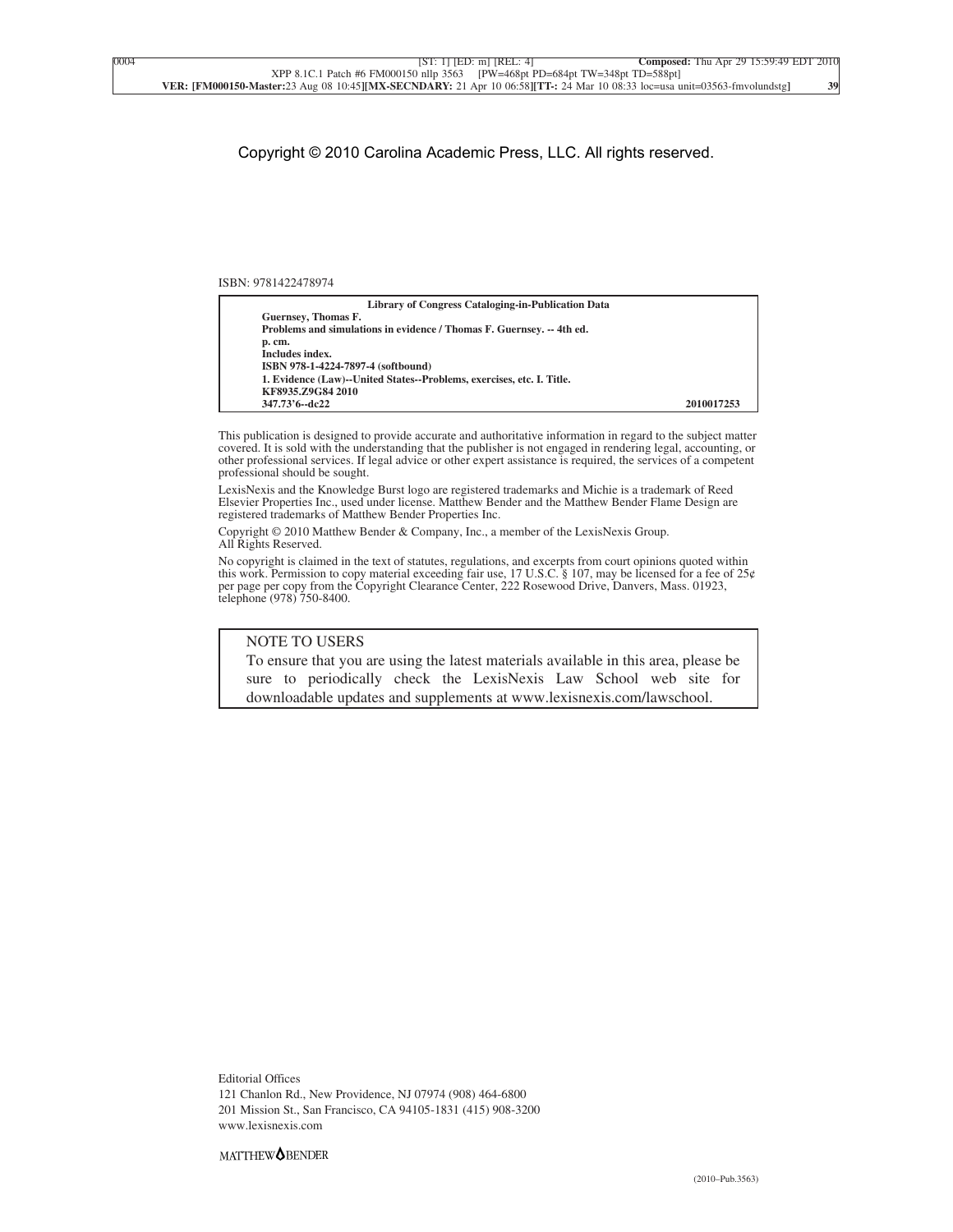## DEDICATION

For Kathe, Alison and Adam.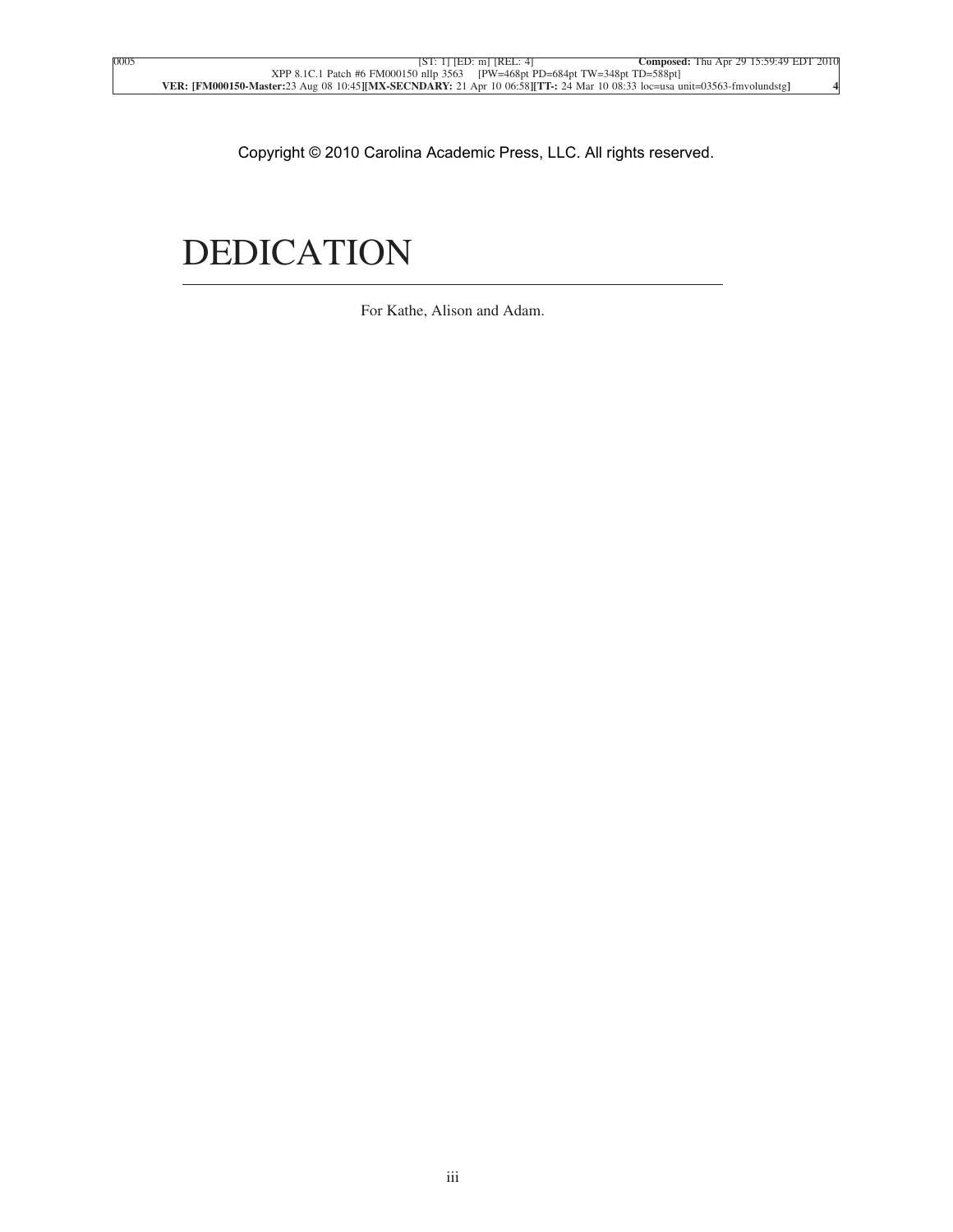Copyright © 2010 Carolina Academic Press, LLC. All rights reserved.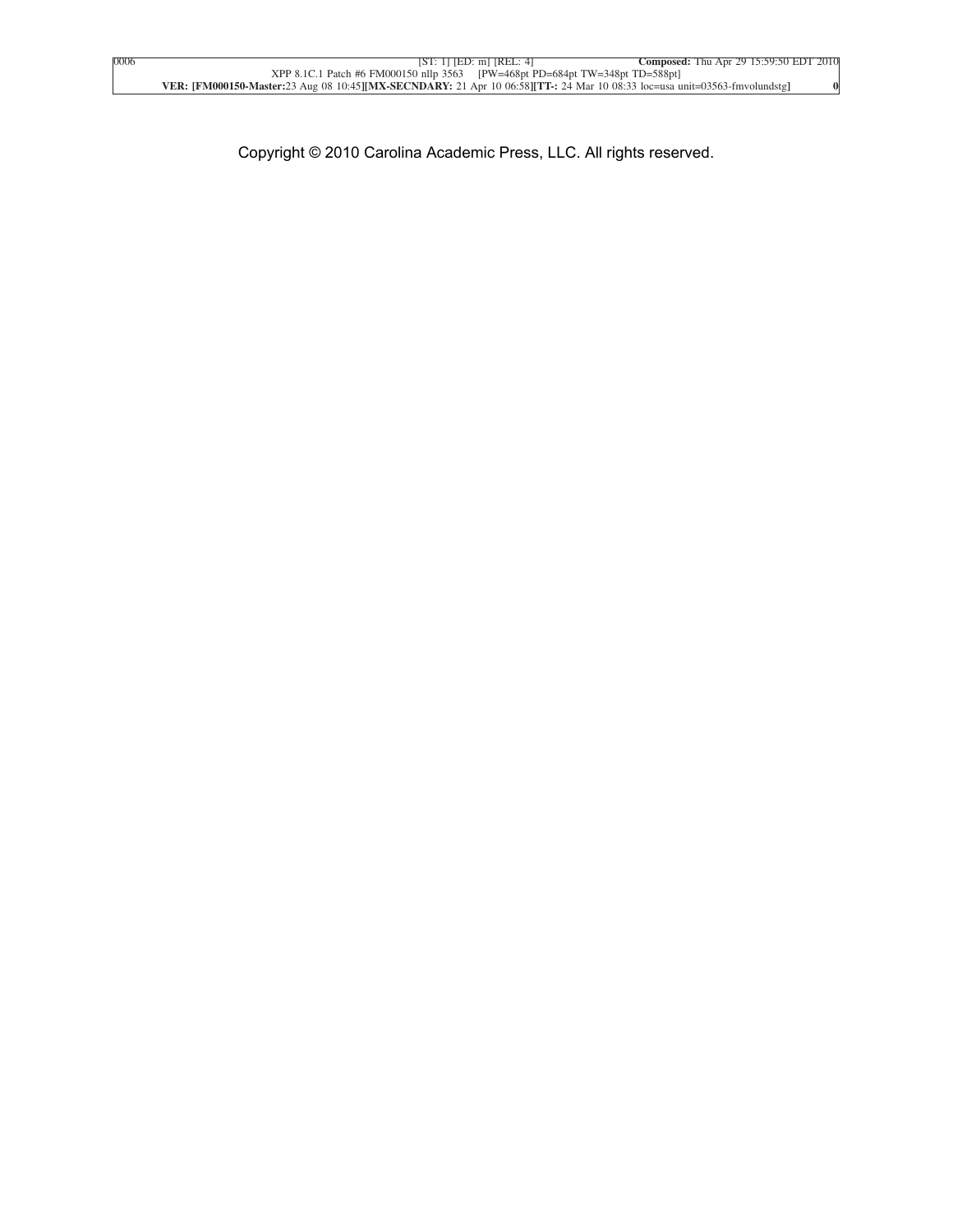## TABLE OF CONTENTS

| <b>CHAPTER 1</b>  |                                           |                 |
|-------------------|-------------------------------------------|-----------------|
| <b>CHAPTER 2</b>  | COMPETENCY, PERSONAL KNOWLEDGE, AND       |                 |
| <b>CHAPTER 3</b>  | FORM OF THE QUESTION                      | 15              |
| <b>CHAPTER 4</b>  |                                           | 21              |
|                   |                                           | 21              |
|                   |                                           |                 |
|                   |                                           | 27              |
|                   |                                           | 31              |
|                   |                                           |                 |
|                   |                                           |                 |
|                   |                                           | 44              |
|                   |                                           | 45              |
|                   |                                           | 48              |
| <b>CHAPTER 5</b>  | LAY AND EXPERT OPINIONS                   | 51              |
|                   |                                           | 51              |
|                   |                                           | 53              |
| <b>CHAPTER 6</b>  | AUTHENTICATION                            | 63              |
| <b>CHAPTER 7</b>  | THE ORIGINAL DOCUMENT RULE  69            |                 |
| <b>CHAPTER 8</b>  | REAL, ILLUSTRATIVE, EXPERIMENTAL, AND     |                 |
| <b>CHAPTER 9</b>  | RULES OF RELEVANCE                        | 79              |
|                   |                                           | $\overline{79}$ |
|                   |                                           | 80              |
|                   |                                           | 82              |
|                   |                                           | 82              |
|                   |                                           |                 |
|                   |                                           |                 |
|                   |                                           | 86              |
|                   |                                           | 90              |
| <b>CHAPTER 10</b> | <b>CROSS-EXAMINATION AND IMPEACHMENT </b> | 95              |
|                   |                                           | 95              |
|                   |                                           | 96              |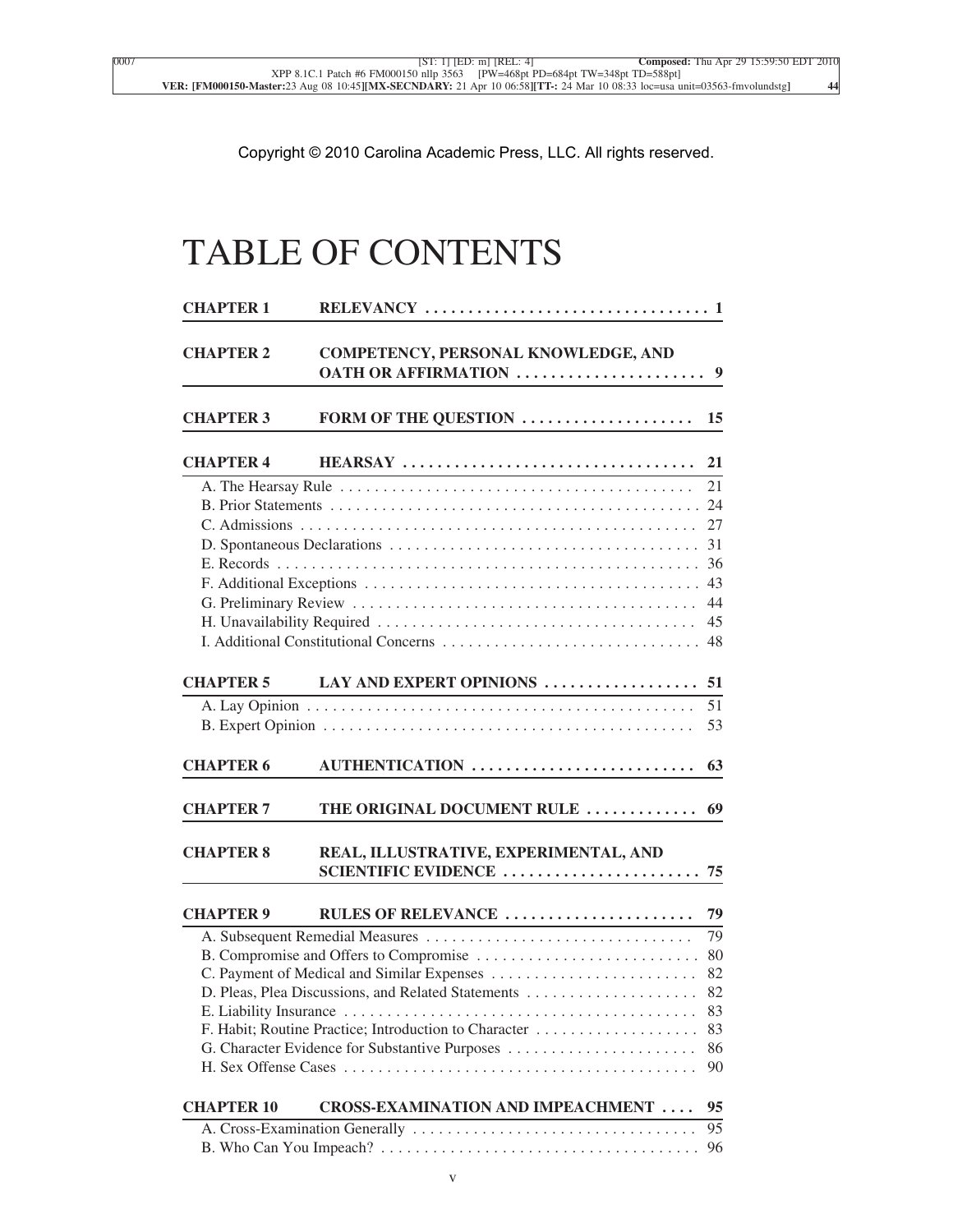### *TABLE OF CONTENTS*

|                   |                                                                            | 96         |
|-------------------|----------------------------------------------------------------------------|------------|
|                   |                                                                            |            |
|                   |                                                                            |            |
|                   |                                                                            |            |
|                   |                                                                            | 100        |
|                   |                                                                            | 102        |
|                   |                                                                            | 105        |
|                   |                                                                            | 105        |
|                   |                                                                            | 106        |
| <b>CHAPTER 11</b> |                                                                            |            |
| <b>CHAPTER 12</b> | PRIVILEGES                                                                 | <b>111</b> |
|                   |                                                                            |            |
|                   |                                                                            |            |
|                   |                                                                            | 116        |
| <b>CHAPTER 13</b> | <b>BURDENS OF PROOF AND PRESUMPTIONS </b>                                  | 117        |
|                   |                                                                            | 117        |
|                   |                                                                            | 117        |
|                   |                                                                            | 118        |
|                   |                                                                            |            |
| <b>CHAPTER 14</b> | ASSESSMENT, INTEGRATION & REVIEW  121                                      |            |
| <b>APPENDIX A</b> |                                                                            | 133        |
| 134               |                                                                            |            |
| 135               |                                                                            |            |
|                   |                                                                            |            |
|                   |                                                                            |            |
|                   |                                                                            |            |
|                   |                                                                            | 138<br>139 |
|                   |                                                                            | 140        |
|                   |                                                                            |            |
|                   |                                                                            | 141<br>142 |
|                   |                                                                            | 143        |
|                   |                                                                            | 144        |
|                   |                                                                            | 145        |
|                   |                                                                            | 147        |
|                   |                                                                            |            |
| <b>APPENDIX B</b> | Donato v. Donato $\dots\dots\dots\dots\dots\dots\dots\dots\dots\dots\dots$ | 148<br>149 |
| <b>APPENDIX C</b> | Paula v. David and Popular Dry Goods                                       | 151        |
|                   |                                                                            | 153        |
| <b>APPENDIX D</b> |                                                                            | 155        |
|                   |                                                                            |            |
|                   |                                                                            | 168        |
| <b>APPENDIX E</b> | Dodson v. Canadian Equipment Company                                       | 179        |
|                   |                                                                            | 180        |
|                   |                                                                            | 193        |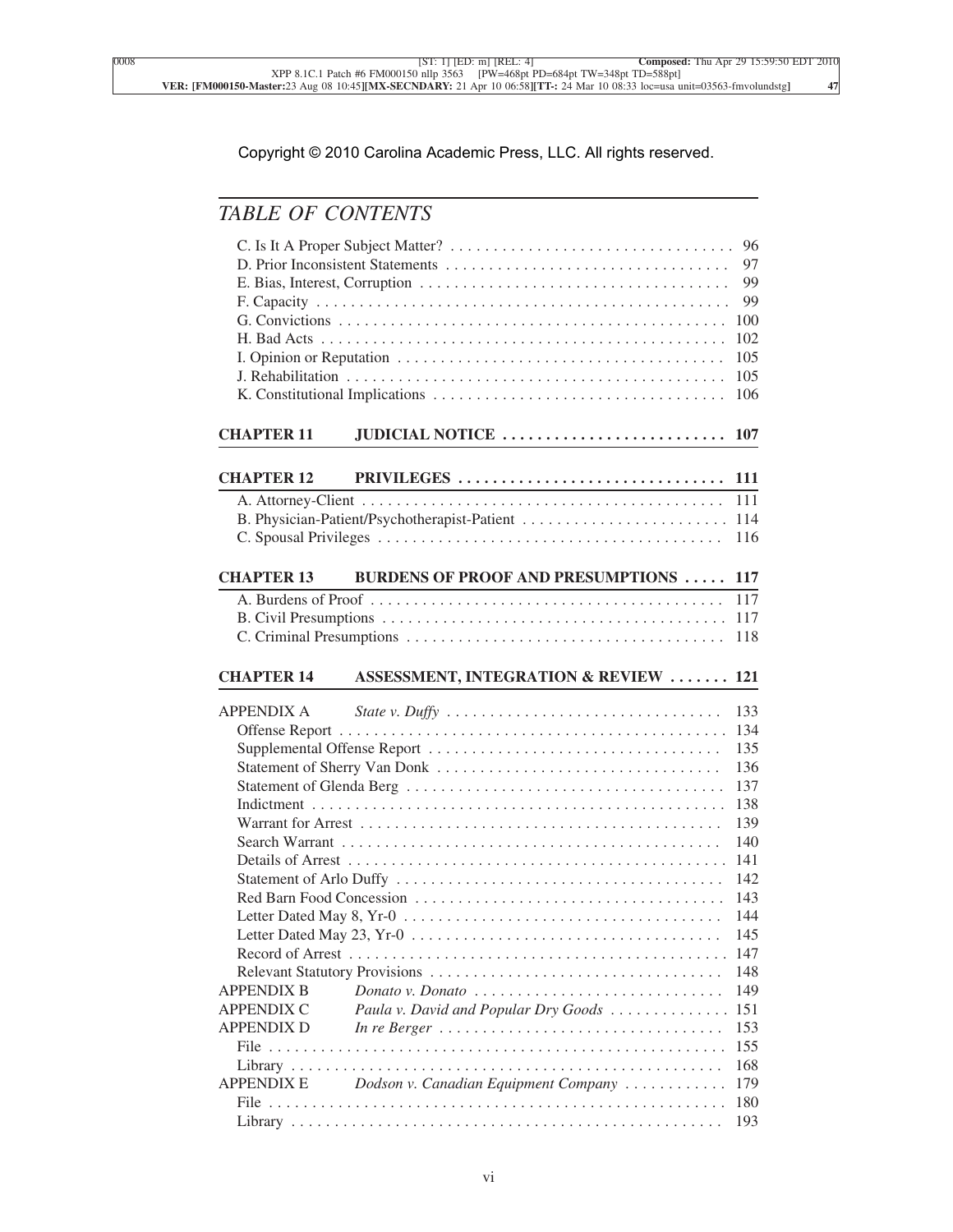### *INTRODUCTION*

The publications **Best Practices for Legal Education: A Vision and a Road Map** (CLEA 2007) and the Carnegie Foundation for the Advancement of Teaching's **Educating Lawyers: Preparation for the Profession** (Jossey-Bass 2007) have now joined the ranks of the McCrate Report and Crampton Report in calling for fundamental change in the way legal education is delivered. Evidence teachers have consistently been in the forefront in advancing the goals of these reports by teaching skills and values, integrating practice with the theoretical, and providing multiple formative as well as summative assessments. While the First Edition of this book was written well before either Carnegie or Best Practices, many of the themes are seen throughout the book.

To integrate skills and values, each chapter includes realistic examples of how the evidentiary rule is used in practice. For example, many problems are put in the context of witness examinations (often word for word from transcripts). While evidence obviously is primarily concerned with the admissibility in court, it is misleading to assume that the courtroom is the only place where evidence issues are addressed, and that only trial attorneys need to be concerned with such issues. Many of the problems and simulations, therefore, involve interviewing, counseling, negotiation, fact investigation, office policies and the like.

Using both problems and simulations, these materials are designed to teach you to approach evidence in a systematic manner; to analyze both legal doctrine and the factual setting in which that doctrine works. Perhaps the most unique aspect of these materials is the use of simulations. Even in a course like evidence in which faculty have used simulation for many years, most of the simulations used have been set in the courtroom. These traditional simulations usually involve direct and crossexaminations. In addition, most traditional simulations are done in the classroom.

While many of the simulations contained in this book are done in the classroom and involve direct and cross-examination, many others involve non-courtroom situations and are designed to be performed outside the classroom. Many of the simulations performed outside the classroom are followed by questionnaires. When these questionnaires are answered after the exercise, they should provide immediate feedback on your understanding of the evidentiary principles involved. Your answers also allow your instructor to judge if the class is having difficulty with the material.

Many of the problems and simulations involve one of the basic fact patterns found in Appendices A–C. Problems beginning *State v. Duffy* refer to Appendix A; *Donato v. Donato* refers to Appendix B; and *Paula v. David and PDG* refers to Appendix C. Where dates involve multiple years, the convention of " $Yr$  —" is used. For example, Yr-0 is the present year and Yr-1 is last year.

This edition of Problems and Simulations also contains two Performance Tests. The majority of bar applicants in the United States now take at least one performance test on the bar examination. It seems appropriate where possible, therefore, to expose to students the type of examination that they most likely will take. I originally wrote these Performance Tests for the California bar examination as a member of its